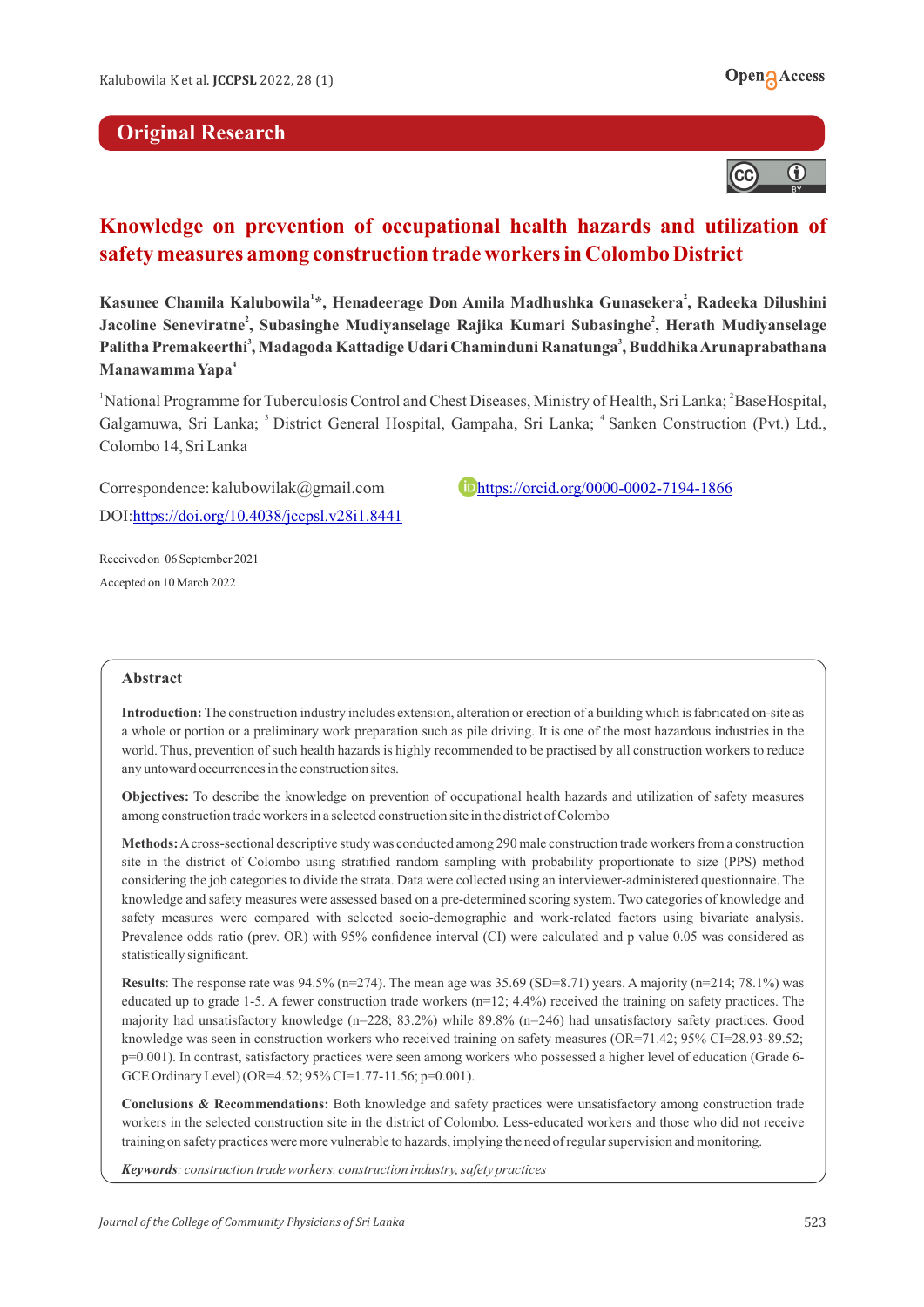## **Introduction**

Construction industry is an energetic and highpressured industry in the world, yet it has been termed as a potentially high-risk environment where various forms of hazards are laden (1). Approximately 350 million world population are directly involved in construction industry and the number is increasing at a rapid rate (2). A higher number of fatalities were reported in the construction industry worldwide, representing 19.9% of all worker deaths in 2016 (3). Further, mortality due to occupational hazards in the construction industry varies across the countries and is estimated at 11 and 26 deaths per 100 000 workers in the United States and Myanmar, respectively (4-5). The Bureau of Labour Statistics reports that the construction industry experienced work-related diseases and injuries were responsible for the deaths of 1.9 million people in 2016 (3). Further, the impact of occupational hazards confronted by construction workers in developing countries is 10-20 times higher than those in developed countries (6). Thus, emphasis on preventive measures, such as short and long-term training as well as encouragement to use safety tools can effectively decrease the prevalence of occupational injuries both in developed and developing countries (7).

Construction trade workers are assigned to specific roles such as structural, finishing or mechanical, however some workers perform more than one specific type of activity (8). Thus, they are commonly exposed to several hazardous work environments such as work at height, excavations, power tools and equipment, confined spaces, electricity, noise and dust. The most common causes of death are falls from elevations, motor vehicle crashes, electrocution, machines and struck by falling objects (9). Thus, prevention and protection from health hazards in such settings is highly recommended to be practised by all construction workers.

The construction industry provides a high contribution to Gross Domestic Product in Sri Lanka with an increasing rate over the past few years (10). Further, Sri Lanka is considered one of the most vulnerable countries for occupational hazards and is ranked at a low level for occupational safety and health (OSH) performance due to lack of improvement measures (11). The workforce is around 8 million, yet around 4 000 occupational injuries are reported annually in Sri Lanka, while the number of working days lost due to accidents is estimated to be around 600 000 every year (12). In 2018, only 256 fatal and 358 non-fatal occupational accidents were reported in Sri Lanka, however this evidence is lacking (13). It is clear that many workplace accidents occur at an unacceptably elevated rate and most of them are preventable. Therefore, the contractors and employers should confirm the safety practices such as the availability of adequate welfare facilities, use of personal protective equipment (PPE) and monitoring of the general health and safety of the employees (14). Nowadays, there are many construction sites in the district of Colombo. Thus, it is important to identify the gaps in knowledge and practices on the prevention of occupational hazards among construction trade workers and the findings of this study will help to redesign the safety guidelines, reform the basic training curriculums and expand the training programmes to improve the knowledge and practices on prevention of occupational health hazards and to describe the knowledge on prevention of occupational health hazards and utilization of safety measures among construction trade workers in a selected construction site in the district of Colombo.

### **Methods**

A descriptive cross-sectional study was conducted in a building construction site in the district of Colombo. Data were collected from January to December 2019. The sample consisted of male construction trade workers above 18 years of age, with work experience for more than six months at the selected construction site. Those on medical leave for more than five days or who were engaged in jobrelated activity outside the construction site during the data collection period were excluded from the study. Stratified random sampling with PPS was used considering structural, finishing, mechanical and others as strata to select the sample. The required sample was calculated as 290 to detect an estimated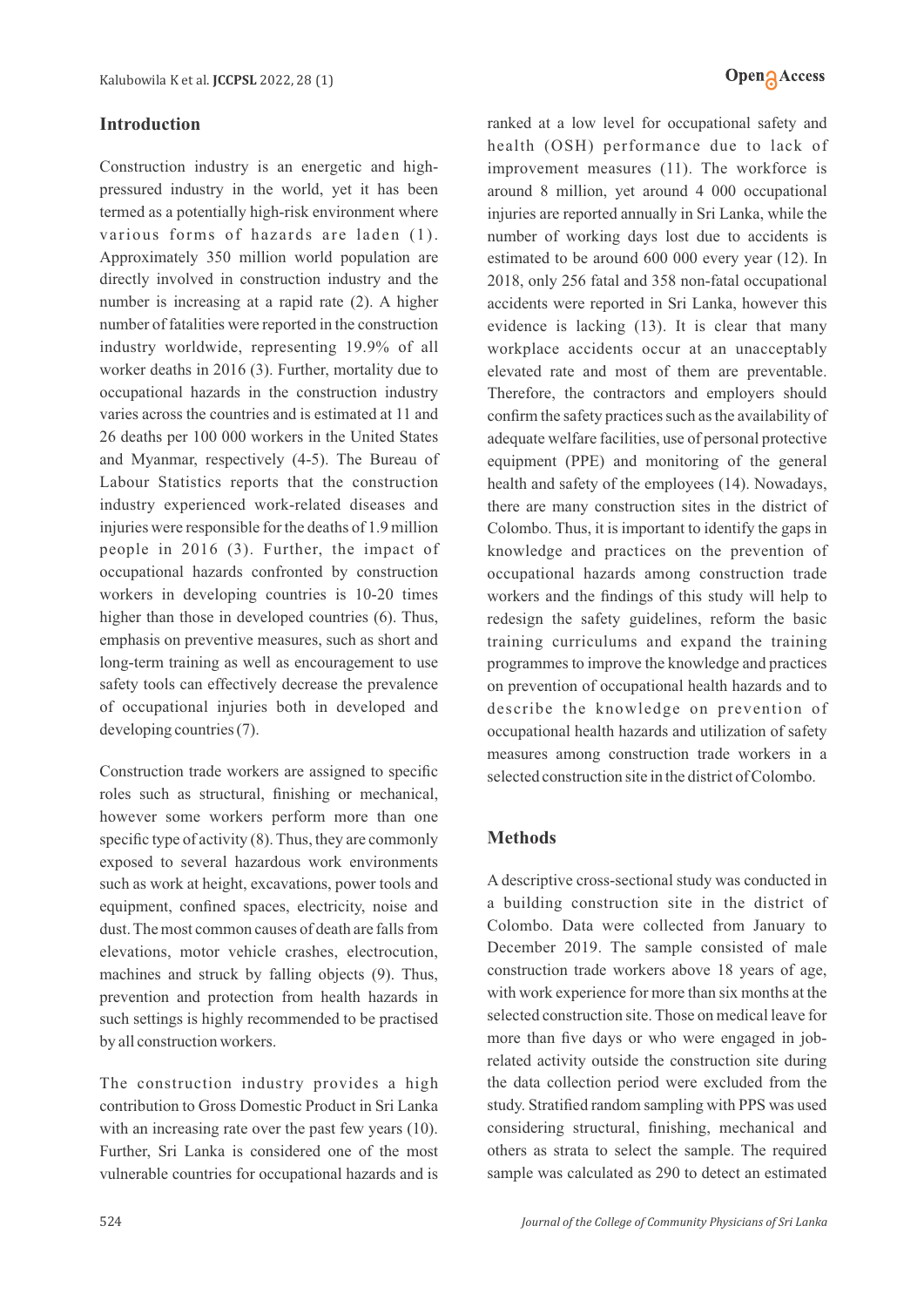proportion of 'satisfactory practices' of 78% on safety measures of occupational hazards among constructional workers in a study done in Yangon Region, Myanmar; Z value of 1.96; precision of 5% and non-response of 10% (15-16).

Data were collected using a pre-tested intervieweradministered questionnaire. It consisted of sociodemographic data, work-related data (job category, work experience and training received on safety measures), and knowledge on prevention of occupational health hazards and safety measures. Prior to data collection, informed written consent was obtained. Data collection was done during weekends and public holidays to minimize interference with their work schedules.

### **Data analysis**

Data were analysed using Statistical Package for Social Sciences (SPSS) software (version 23). In the knowledge component, correct responses were given +1 mark while the 'incorrect' and 'do not know' responses did not carry any marks. All marks were amalgamated into a total knowledge score (score range: 0-16). Scores above 50% were categorized as 'good knowledge' and others as 'unsatisfactory knowledge'. Responses on practice were also allocated marks, with +1 for those practising and zero marks for not practising and don't know responses. The mean of each component related to practices was calculated. Total score above 50% obtained for all practices was categorized as 'satisfactory' and others as 'unsatisfactory'. Bivariate analysis was conducted to assess the relationships of selected sociodemographic and work-related variables with good knowledge and satisfactory practices, using prevalence odds ratio (prev. OR) with 95% confidence interval (CI).

### **Results**

The study was conducted among 274 construction trade workers (response rate of 94.5%). The majority were structural workers (43.4%), educated up to Grade 5 (89.8%) and drawing a monthly family income of Rs. 20,001-30.000 (32.5%). Almost 96%

of the workers had not received any training on safety practices (Table 1).

### **Knowledge on prevention of occupational hazards among workers**

Most of the workers incorrectly answered that working on a ladder is safer than using scaffolding or an elevating work platform (75.2%); the frequency of injuries due to the use of scaffolds is less in the construction sites (83.9%); wearing goggles is important while on ground and supplying materials to the man working above (65.0%); and that sawing, sanding and drilling do not generate harmful dust (81.0%) (Table 2). Total knowledge score was normally distributed with mean of 43.6 (SD=10.3). The majority (n=228; 83.2%) had unsatisfactory knowledge on prevention of occupational hazards.

### **Occupational safety practices among workers**

Nearly half (n=139) of the workers did not make sure that foam work is securely erected before its use, while  $63.9\%$  (n=175) did not follow instructions of a competent person when using scaffolds and 66.4% (n=182) not examine the ladder before using it. Alarmingly, 119 (43.4%) used metal ladders even with nearby electrical installations, while 192 (70%) did not work with secure fencing. Strikingly, 61 (22.3%) workers ensured that the dangerous part of the machine is installed with a guard before operating a machine. In contrast, 38.0% (n=104) did not check the electric tool, its plug and connecting cable before using it. Only 20.8% (n=57) wore suitable eye protectors, 29.9% (n=82) ear protectors in areas with high noise level, while 63.15% (n=173) wore safety shoes and 71.2% helmets (n=195). Most of the construction trade workers reported 'unsatisfactory safety practices' related to working in foam work (73.7%) and fencing on workplace (96.0%) (Table 3). 90% (n=246; 89.8%) had 'unsatisfactory' level of safety practices.

# **Factors associated with knowledge on prevention on occupational hazards and safety practices**

A significantly higher proportion of workers with 'satisfactory knowledge' was seen among those who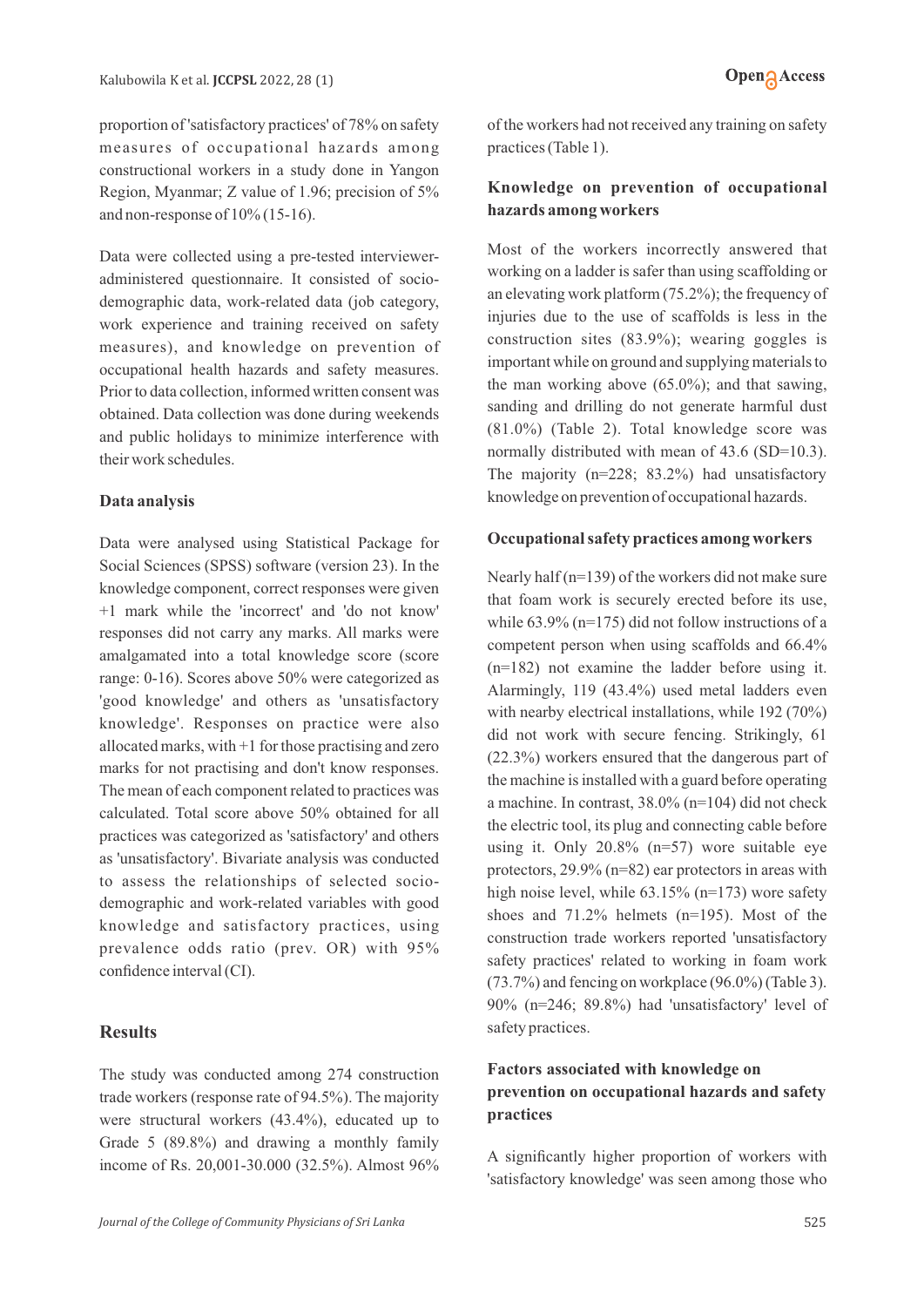had received training on safety practices (prev. OR=71.4; 95% CI=28.93-89.52). No such relationship was seen with age, level of education and work experience (Table 4). A significantly higher proportion of workers with 'satisfactory practices' was seen among those well-educated (prev. OR=4.52; 95% CI=1.77-11.56). There was no relationship with age, working experience and knowledge on prevention on occupational hazards (Table 4).

| Socio-economic and educational background | No. | $\frac{0}{0}$ |
|-------------------------------------------|-----|---------------|
| Age group (years)                         |     |               |
| 18-27                                     | 71  | 25.9          |
| 28-35                                     | 60  | 21.9          |
| 36 and above                              | 143 | 52.2          |
| Monthly family income (Rs.)               |     |               |
| Less than 20,000                          | 36  | 13.1          |
| 20,001-30,000                             | 89  | 32.5          |
| 30,001-40,000                             | 97  | 35.4          |
| 40,001-50,000                             | 18  | 6.6           |
| > 50,000                                  | 34  | 12.4          |
| The highest level of education            |     |               |
| Never schooled                            | 32  | 11.7          |
| Grade 1 to 5                              | 214 | 78.1          |
| Grade 6 to GCE Ordinary Level*            | 28  | 10.2          |
| <b>Job category</b>                       |     |               |
| Structural workers                        | 119 | 43.4          |
| Finishing workers                         | 57  | 20.9          |
| Mechanical workers                        | 68  | 24.8          |
| Others                                    | 30  | 10.9          |
| Work experience                           |     |               |
| Less than 2 years                         | 20  | 7.3           |
| 2 to 10 years                             | 186 | 67.9          |
| More than 10 years                        | 68  | 24.8          |
| Received training on safety practices     |     |               |
| Yes                                       | 12  | 4.4           |
| No                                        | 262 | 95.6          |

\*General Certificate of Education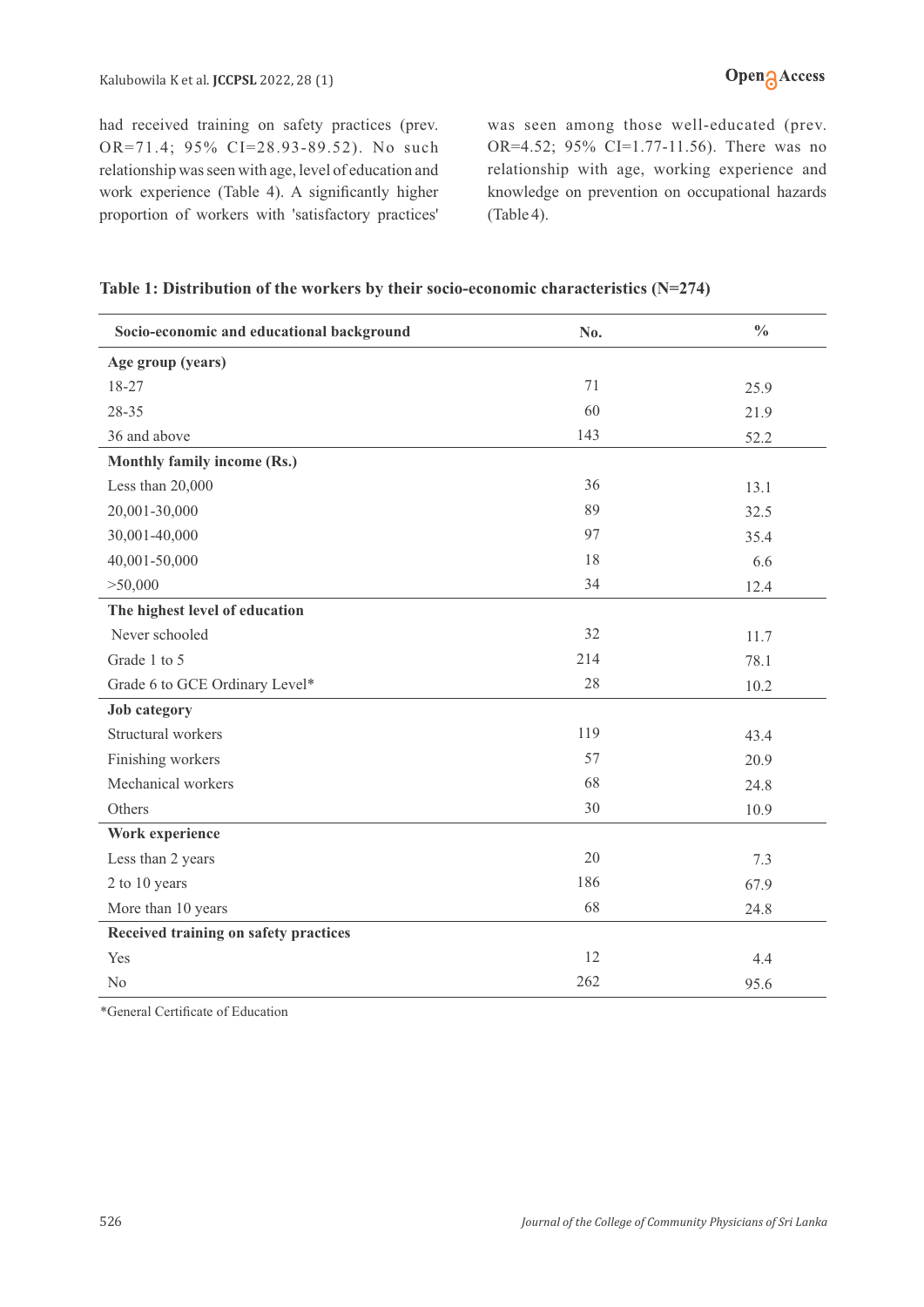| Table 2: Knowledge on prevention of occupational hazards among workers (N=274) |  |  |  |  |  |
|--------------------------------------------------------------------------------|--|--|--|--|--|
|--------------------------------------------------------------------------------|--|--|--|--|--|

| <b>Characteristics</b>                                                                                           | Correctly<br>answered<br>No. $(\% )$ | Incorrectly<br>answered<br>No. $(\% )$ | Do not<br>know<br>No. $(\%)$ |  |  |  |  |  |
|------------------------------------------------------------------------------------------------------------------|--------------------------------------|----------------------------------------|------------------------------|--|--|--|--|--|
| Knowledge on prevention of occupational hazards while working in a height                                        |                                      |                                        |                              |  |  |  |  |  |
| Every ladder must be tied and securely positioned at the correct<br>angle                                        | 205 (74.8)                           | 43 (15.7)                              | 26(9.5)                      |  |  |  |  |  |
| The side rails of the ladder should extend at least 900 mm (3 ft)<br>above the landing and be secured at the top | 158 (57.7)                           | 76 (27.7)                              | 40(14.6)                     |  |  |  |  |  |
| Working on a ladder is safer than using scaffolding or an<br>elevating work platform                             | 42(15.3)                             | 206 (75.2)                             | 26(9.5)                      |  |  |  |  |  |
| A single ladder must not be more than 6.0 feet high                                                              | 136 (49.6)                           | 89 (32.5)                              | 49 (17.9)                    |  |  |  |  |  |
| The frequency of injuries due to use of scaffolds is less in the<br>construction sites                           | 31(11.3)                             | 230 (83.9)                             | 13(4.8)                      |  |  |  |  |  |
| The outer edge and the ends of a working platform should be<br>protected by a rigid guard rail                   | 148 (54.0)                           | 92 (33.6)                              | 34(12.4)                     |  |  |  |  |  |
| Scaffold platforms must be fully planked                                                                         | 51 (18.6)                            | 44 (16.1)                              | 179(65.3)                    |  |  |  |  |  |
| Falls due to unstable footing, unguarded holes and slips off<br>scaffolding and ladders are common               | 83 (30.3)                            | 63(23.0)                               | 128(46.7)                    |  |  |  |  |  |
| Knowledge on PPE, physical and ergonomic hazards                                                                 |                                      |                                        |                              |  |  |  |  |  |
| Wearing goggles is important while on ground and supplying<br>materials to the man working above                 | 71(25.9)                             | 178 (65.0)                             | 25(9.1)                      |  |  |  |  |  |
| Repetitive work can lead to muscle pain                                                                          | 212(77.4)                            | 10(3.6)                                | 52(19.0)                     |  |  |  |  |  |
| Some wood / cement dusts are carcinogenic                                                                        | 116(42.3)                            | 85 (31.0)                              | 73 (26.7)                    |  |  |  |  |  |
| Sawing, sanding and drilling do not generate harmful dusts                                                       | 26(9.5)                              | 222(81.0)                              | 26(9.5)                      |  |  |  |  |  |
| Knowledge on PPE, physical and ergonomic hazards                                                                 |                                      |                                        |                              |  |  |  |  |  |
| Head, eyes, ears, and hands must be adequately protected while<br>working                                        | 123 (44.9)                           | 20(7.3)                                | 131 (47.8)                   |  |  |  |  |  |
| Fire extinguishers must always be kept invisible and difficult<br>to access                                      | 35(12.8)                             | 221 (80.6)                             | 18(6.6)                      |  |  |  |  |  |
| During working in the confined spaces silent, invisible hazards<br>could be occurred                             | 57(20.8)                             | 178 (65.0)                             | 39(14.2)                     |  |  |  |  |  |
| Deaths are usually the result of oxygen-deficient, toxic, or<br>combustible atmospheres in the confined areas    | 21(7.7)                              | 235 (85.7)                             | 18(6.6)                      |  |  |  |  |  |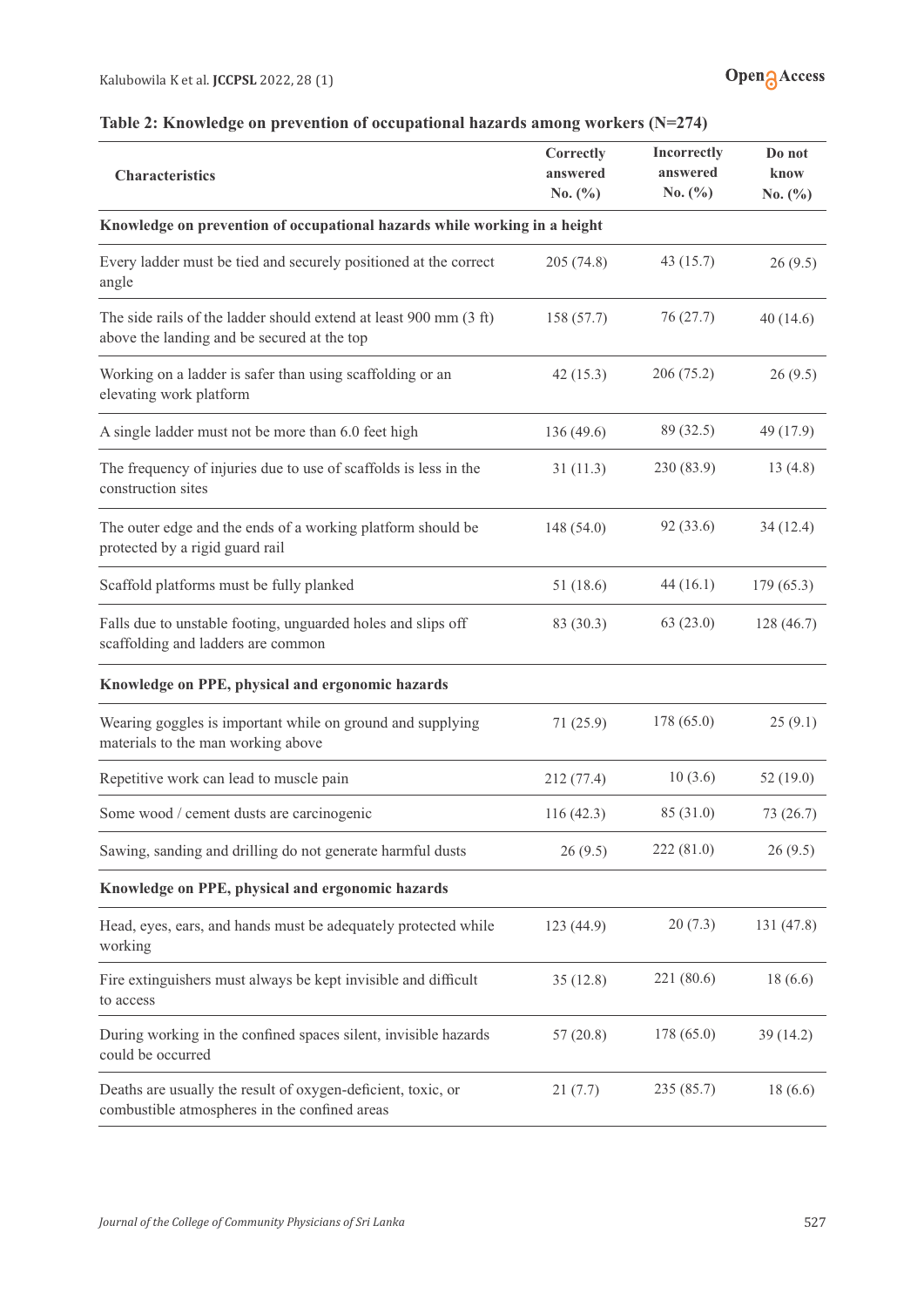| Table 3: Occupational safety practices among workers $(N=274)$ |  |  |  |
|----------------------------------------------------------------|--|--|--|
|----------------------------------------------------------------|--|--|--|

|                           | <b>Unsatisfactory</b> | <b>Satisfactory</b> |     |               |
|---------------------------|-----------------------|---------------------|-----|---------------|
| <b>Safety practices</b>   | No.                   | $\frac{0}{0}$       | No. | $\frac{0}{0}$ |
| Working in foam work      | 202                   | 73.7                | 72  | 26.3          |
| Work on a scaffold        | 45                    | 16.4                | 229 | 83.6          |
| Use of a ladder           | 47                    | 17.2                | 227 | 82.8          |
| Use of lifting appliances | 184                   | 67.2                | 90  | 32.8          |
| Fencing on the workplace  | 263                   | 96.0                | 11  | 4.0           |
| Operating a machine       | 72                    | 26.3                | 202 | 73.7          |
| Safe workplace            | 154                   | 56.2                | 120 | 43.8          |
| Using an electrical tool  | 42                    | 15.3                | 232 | 84.7          |
| Use of an excavation      | 78                    | 28.5                | 196 | 71.5          |
| Use of PPE                | 127                   | 46.4                | 147 | 53.6          |

### **Discussion**

In this study, 16.8% of the workers were showing overall 'satisfactory' knowledge on prevention of occupational hazards, which is higher than 4.3% (95% CI=2.0-8.1%) reported in a study conducted in Myanmar in a similar population (4). However, a study conducted in Lagos State in Nigeria reported 'good' knowledge among 61.9% of construction workers (17), while another study in India reported 75% to have 'average' knowledge, 24% 'poor' knowledge and 1% 'good' knowledge on occupational hazards (18). This might be due to differences in the tool used to assess knowledge. Further, the present study comprised predominantly older persons with primary education as their highest education level. In contrast, other studies have shown a predominance of younger workers in the construction field (16-17). This could be attributed to the high level of physical labour required in construction industry, yet in Sri Lanka, most of the less educated young males are engaged in other fields such as driving three-wheel taxis.

Most of the construction trade workers admitted that dust, heat, noise, stress, prolonged work and manual handling or lifting were risks associated with construction industry in the current study. This is in line with empirical reports that workers in construction industry have a high risk of occupational injuries or work-related illness resulting from high risk of exposure to different levels of hazards (12, 19).

Only 10% had satisfactory use of safety practices in the present study. In comparison, 77.7% (95% CI=71.3-83.3) was shown to have such practices in a study conducted in Myanmar (4), which may be due to mandatory rules of wearing safety boots, apron and safety helmet while at work. Surprisingly, 53.6% workers (n=147) were using PPE in the current study, in contrast to a study conducted in Nigeria that observed unsatisfactory practices as high as 99.3% (17). This could be due to the difference in the study setting, nature of work and type of workplace hazards. Nevertheless, in the current study, a lesser proportion was wearing suitable eye protectors (20.8%), ear protectors in areas with high noise level (29.9%) and mask when working in a dusty environment (23.7%). In support of these findings, previous studies have found poor compliance and lack of regularity in the utilization of safety measures among construction workers especially in the developing countries due to lack of firm policies on occupational health and safety (20). The non-use of safety devices among workers can be attributed to forgetfulness or beliefs that they were not convenient or necessary. This highlights an important area on occupation and safety intervention to advocate for a policy that would facilitate periodic monitoring and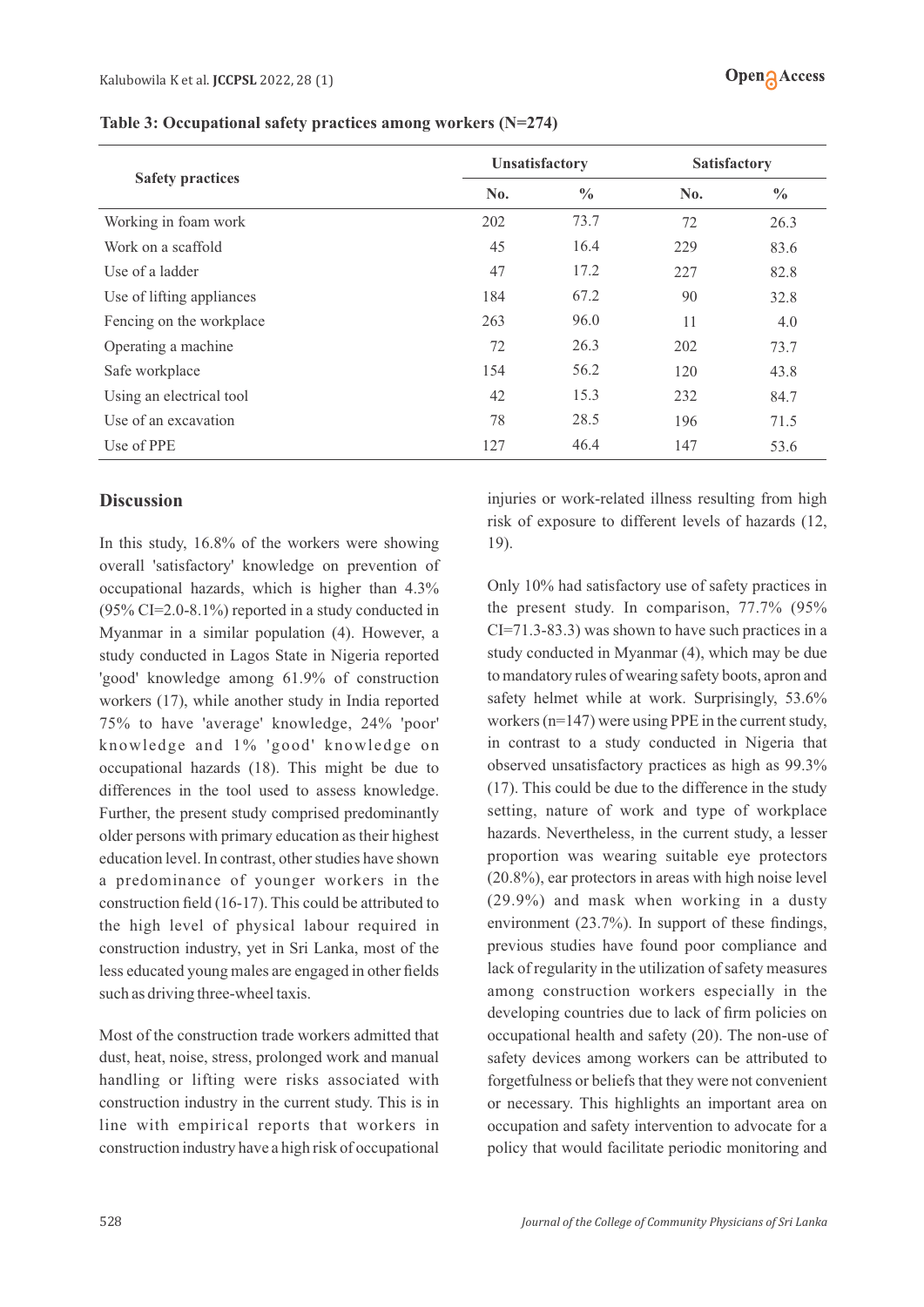| Table 4: Factors associated with knowledge on prevention of occupational hazards and safety |  |  |  |
|---------------------------------------------------------------------------------------------|--|--|--|
| practices $(N=274)$                                                                         |  |  |  |

| <b>Factors</b>                                            | No.            | Satisfactory<br>$\frac{0}{0}$ | <b>Unsatisfactory</b><br>No. | $\frac{0}{0}$ | Prev.<br>OR* | 95% CI        | Significance |
|-----------------------------------------------------------|----------------|-------------------------------|------------------------------|---------------|--------------|---------------|--------------|
| <b>Knowledge on prevention</b><br>of occupational hazards |                | $n=46$                        | $n=228$                      |               |              |               |              |
| Age (in years)                                            |                |                               |                              |               |              |               |              |
| $18 - 27$ <sup>b</sup>                                    | 15             | 21.1                          | 56                           | 78.9          |              |               |              |
| $28 - 35^{b}$                                             | 12             | 20.0                          | 48                           | 80.0          | 1.24         | 0.89-3.21     | $p=0.1$      |
| $36 - 66^a$                                               | 19             | 13.3                          | 124                          | 86.7          | 1.00         |               |              |
| <b>Highest level of education</b>                         |                |                               |                              |               |              |               |              |
| Grade 6 to GCE $O/L^b$                                    | $\tau$         | 25.0                          | 21                           | 75.0          | 1.77         | $0.7 - 4.44$  |              |
| Grade 1 to $5^{\circ}$                                    | 37             | 17.3                          | 177                          | 82.7          | 1.00         |               | $p=0.2$      |
| No schooling <sup>a</sup>                                 | $\sqrt{2}$     | 6.2                           | 30                           | 93.8          |              |               |              |
| <b>Training on safety measures</b>                        |                |                               |                              |               |              |               |              |
| Received                                                  | 11             | 91.7                          | $\mathbf{1}$                 | 8.3           | 71.42        | 28.93-89.52   |              |
| Not received                                              | 35             | 13.4                          | 227                          | 86.6          | 1.00         |               | $p=0.001$    |
| <b>Working experience</b>                                 |                |                               |                              |               |              |               |              |
| Less than 5 years                                         | 21             | 19.8                          | 85                           | 80.2          | 1.45         | 0.78-1.97     |              |
| 5 years or above                                          | 25             | 14.8                          | 143                          | 85.2          | 1.00         |               | $p=0.29$     |
| <b>Occupational safety practices</b>                      |                | $n=28$                        |                              | $n = 246$     |              |               |              |
| Age (in years)                                            |                |                               |                              |               |              |               |              |
| $36 - 66^b$                                               | 19             | 13.3                          | 124                          | 86.7          | 2.08         | 0.90-4.78     |              |
| $28 - 35^{\circ}$                                         | 6              | 10.0                          | 54                           | 90.0          | 1.00         |               | $p=0.08$     |
| $18 - 27$ <sup>a</sup>                                    | 3              | 4.2                           | 68                           | 95.8          |              |               |              |
| <b>Highest level of education</b>                         |                |                               |                              |               |              |               |              |
| Grade 6 to GCE O/L <sup>b</sup>                           | 8              | 28.6                          | 20                           | 71.4          | 4.52         | 1.77-11.56    |              |
| Grade 1 to $5^{\circ}$                                    | 16             | 7.5                           | 198                          | 92.5          | 1.00         |               | $p=0.001$    |
| No schooling <sup>a</sup>                                 | $\overline{4}$ | 12.5                          | $28\,$                       | 87.5          |              |               |              |
| <b>Training on safety practices</b>                       |                |                               |                              |               |              |               |              |
| Received                                                  | $\sqrt{2}$     | 16.7                          | $10\,$                       | 83.3          | 0.55         | $0.11 - 2.65$ |              |
| Not received                                              | 26             | 9.9                           | 236                          | 90.1          | 1.00         |               | $p=0.45$     |
| <b>Working experience</b>                                 |                |                               |                              |               |              |               |              |
| Less than 5 years                                         | 15             | 14.1                          | 91                           | 85.9          | 1.85         | $0.65 - 1.91$ |              |
| 5 years or above                                          | 13             | 7.7                           | 155                          | 92.3          | 1.00         |               | $p=0.45$     |
| Knowledge on prevention on occupational hazards           |                |                               |                              |               |              |               |              |
| Unsatisfactory                                            | 25             | 11.0                          | 203                          | 89.0          | 0.57         | $0.16 - 1.96$ |              |
| Satisfactory                                              | 3              | 6.5                           | 43                           | 93.5          | 1.00         |               | $p=0.36$     |

<sup>a, b</sup> Rows were amalgamated to form one category for calculation of p value: \* Prev. OR=prevalence odds ratio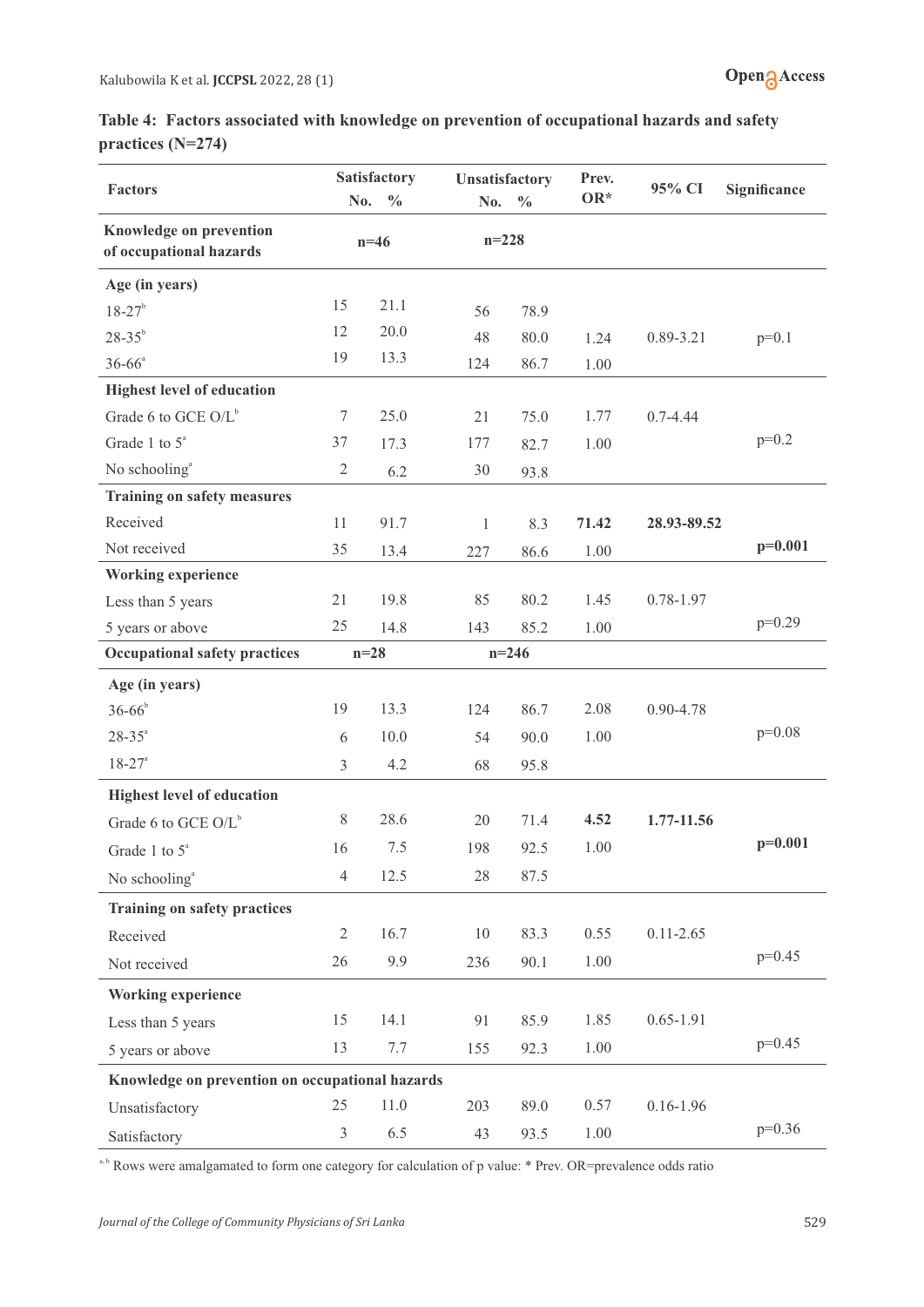supervision at both local and national level in the construction industry regarding compliance with occupation health and safety.

The study found out that knowledge on prevention of occupational hazards was associated with the workers attending occupational skill training in the present study (p=0.001). There was no association found with age, the highest level of education and working experience (p>0.05). These findings were inconsistent with the study conducted in Myanmar (4), where statistically significant associations of age  $(p=0.04)$ , educational status  $(p=0.001)$ , type of work ( $p=0.013$ ), type of worker ( $p=0.016$ ) and attending skill training (p=0.002) were noted with total knowledge. Thus, training on safety measures should be launched to improve the knowledge related to occupational safety at construction sites. Further, satisfactory level of safety practices was seen among the well-educated (Grade 6 to GCE O/L) constriction trade workers compared to those less-educated (up to grade five and not attended school) ( $p=0.001$ ), thus making less educated construction workers more vulnerable to not adhering to the safety practices in the present study. Therefore, the administrators and supervisors should pay attention to those at-risk workers through regular supervision and monitoring to improve their safety.

There were few limitations in the present study. The cross-sectional study conducted was not powered enough to detect some of the factors associated with knowledge on prevention of occupational injuries and safety practices. Further, the safety measures of workers were not obtained by observation, thus leading to an over-representation of the safety practices by most workers who usually do not practise them as required. Also, the interval estimates of the main outcome variables were wide, indicating the chance factor interfering with the results. However, when the sample size is re-calculated for the percentage obtained from the current study, the sample required was 155, indicating adequate power.

#### **Conclusions & Recommendations**

The majority had unsatisfactory knowledge on

prevention of occupational hazards and safety practices. Less educated workers were more vulnerable to unsafe practices, highlighting the need for regular supervision and monitoring. While training on safety measures should be provided to every worker to improve the knowledge, strict policies and standard regulation and monitoring are recommended to ensure and improve the health and safety at organizational level and among local building contractors. There is also a need for health promotion and campaign to sensitize and enlighten workers on health risks attributed to poor utilization of PPE.

### **Public Health Implications**

Inspection of the construction sites and supervision of the staff is needed regularly to strengthen the safety practices at the construction sites. It can be conducted by the medical officer of health (MOH) at regional level. Further, MOH should ensure that each construction site worker receive training on safety measures at regular intervals.

#### **AuthorDeclarations**

*Competing interests*: The authors declare that they have no competing interests.

*Ethics approval and consent to participate:* Ethics clearance was obtained from the Ethics Review Committee of the National Institute of Health Sciences, Kalutara. Written authorization was obtained from the Regional Director of Health Services (RDHS), Colombo, project manager at the construction site and informed written consent from the participants.

#### *Funding:* Self-funded

*Acknowledgements:*The authors acknowledge the RDHS, Colombo, project manager at the construction site and the participants.

*Author contributions:* KK was the principal investigator of the study. All authors were involved in conceptualizing, data collection, data analysing and interpretation of data. KK was involved in drafting the manuscript. All authors revised it critically for intellectual content and gave final approval.